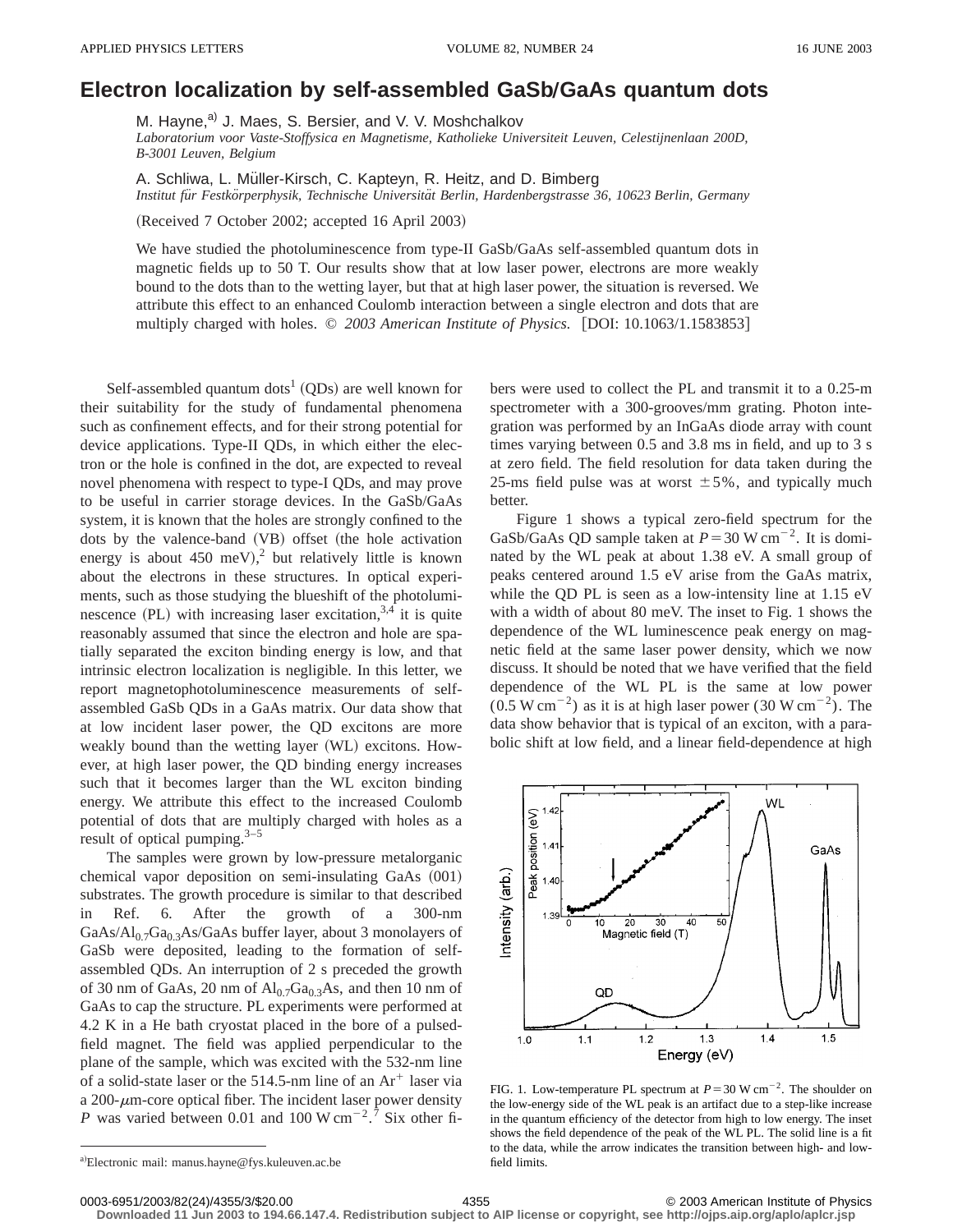

FIG. 2. Peak position of the QD PL as determined by Gaussian fits as a function of magnetic field for incident laser powers of (a)  $0.5 \text{ W cm}^{-2}$ , and (b) 30 W cm<sup>-2</sup>. The solid lines are fits to the data. The arrow in (a) indicates the transition between high- and low-field limits. The inset shows the dependence of the PL peak energy on the incident laser power density.

field. The field at which the transition between the two regimes occurs is reached when the magnetic length is  $1/\sqrt{2}$ times the exciton Bohr radius  $a_B$ , while the high-field slope gives the reduced exciton mass  $\mu$ . Fitting the data<sup>8</sup> reveals that these parameters are  $9.5$  nm and  $0.081m_0$ , respectively, where  $m_0$  is the free-electron mass. In both GaSb and GaAs, the electron effective mass,  $m_e$ , is about 10 times smaller than the hole effective mass; therefore, in either material the electron will, to a good approximation, determine the exciton effective mass and effective Bohr radius. Since GaSb has a large dielectric constant  $\varepsilon$  (15.7) and small  $m_e$  (0.039 $m_0$ ),<sup>9</sup> the donor effective Bohr radius is relatively large at 21 nm, and is twice that of GaAs. The Bohr radius we measure is thus comparable to that of an electron in GaAs, and the mass is also closer to that of an electron in GaAs than in GaSb  $(m_e)$ in GaAs is  $0.067m_0$ .<sup>9</sup> In the hydrogen model of the exciton, the Bohr radius  $a_B = a_B^0 \varepsilon / (\mu / m_0)$ , where  $a_B^0 = 0.529$  Å is the Bohr radius of the hydrogen atom. Substituting in our experimental values for  $a_B$  and  $\mu$ , we find that  $\varepsilon = 14.5$ , which is exactly the value given by the average of  $\varepsilon$  for GaSb and GaAs, and therefore indicates that such a model is reasonable.

We now turn to the ODs. Figure  $2(a)$  shows the OD PL peak position as a function of magnetic field at a much lower *P* of 0.5 W cm<sup>-2</sup>. Using a QD density of  $3 \times 10^{10}$  cm<sup>-2</sup>  $(Ref. 6)$ , a ground-state recombination time of 27 ns  $(Ref. 5)$ , and assuming that all the photoexcited holes are captured by the dots, we find that the average hole occupancy of the dots at this laser power is  $\sim$  1. The magneto-PL data show a similar form to that of the inset of Fig. 1, but the size of the diamagnetic shift between zero and 50 T is reduced by a factor of  $2$  (14 meV instead of 31 meV). Fitting the curve yields  $a_B = 8.0$  nm and  $\mu = 0.16m_0$ . The size of the diamagnetic shift is inversely proportional to  $\mu$ , so the strong decrease in the size of the shift for these data compared to those of the WL is due to the increase in  $\mu$ , which is itself almost certainly a result of a strain-induced enhancement of the electron mass due to the deformation of the GaAs lattice by the GaSb QDs.<sup>10</sup> A larger  $\mu$  should also reduce the Bohr



FIG. 3. Calculated structure of the minimum of the CB and maximum of the VB for GaSb/GaAs QDs in the growth direction through the center of (a) a 2.2-nm-high "thin" dot and (b) a 4.4-nm-high "thick" dot. Both dots are truncated pyramids with base widths of 25 and 22 nm, respectively. The vertical dashed lines show the upper and lower interfaces of the dot. Note that heavy-hole (HH) light-hole (LH) degeneracy is lifted by the strain.

radius. Specifically, in the hydrogen model of the exciton described earlier, doubling  $\mu$  should halve  $a_B$ , but the reduction we see is considerably weaker. Thus, even though  $a_B$  for the dot exciton is smaller than for the WL exciton, the former is actually *more* extended than expected from the exciton mass, indicating a strong reduction in the Coulomb interaction due to the separation of the electron and the hole. We can parameterize this in the approximation of the hydrogenic binding energy,  $E_B = \hbar/2\mu a_B^2$ , which shows a reduction from 5.2 meV for the WL exciton to 3.7 meV for the QD exciton.

In order to understand how this additional electron–hole separation arises, we have calculated the form of the conduction-band (CB) minimum and the VB maximum in the growth direction for the GaSb/GaAs system using eightband  $\mathbf{k}.\mathbf{p}$  calculations that include the strain distribution.<sup>10</sup> Figure  $3(a)$  shows the result for a thin dot, which, in the limiting case, can be considered to describe the WL. Electrons will be expelled from the GaSb by the large straininduced maximum in the CB, but can be bound either above or below the WL by the Coulomb interaction with a hole that is confined within the WL, forming an indirect exciton. For a thick dot  $[Fig. 3(b)]$  the CB offset also excludes the electrons from the GaSb, but the strain in the GaAs matrix surrounding the dot varies the local band gap, warping the CB and *further repelling the electrons*. The net effect is that the exciton binding energy for the QD should be lower than for the WL, as we have observed.

We now go on to discuss the magnetic field dependence of the OD PL at  $P=30$  W cm<sup>-2</sup> [Fig. 2(b)], the *same laser power* as was used for the investigation of the WL PL. Using the same assumptions as at low power, but a recombination time of 5 ns to account for the charging of the dots at high power,<sup>5</sup> we estimate the hole occupancy to be 13. It is immediately observed that at zero-field, the QD PL peak position in Fig.  $2(b)$  is  $28 \text{ meV}$  higher in energy than for Fig.  $2(a)$ ; a result of the widely reported laser-induced PL blueshift (inset of Fig. 2) in type-II dots.<sup>3,4,11,12</sup> At this laser power, the diamagnetic shift between zero and 50 T is reduced to 10 meV. Indeed, the lateral confinement is now so strong that the data can be described by a parabolic field

**Downloaded 11 Jun 2003 to 194.66.147.4. Redistribution subject to AIP license or copyright, see http://ojps.aip.org/aplo/aplcr.jsp**